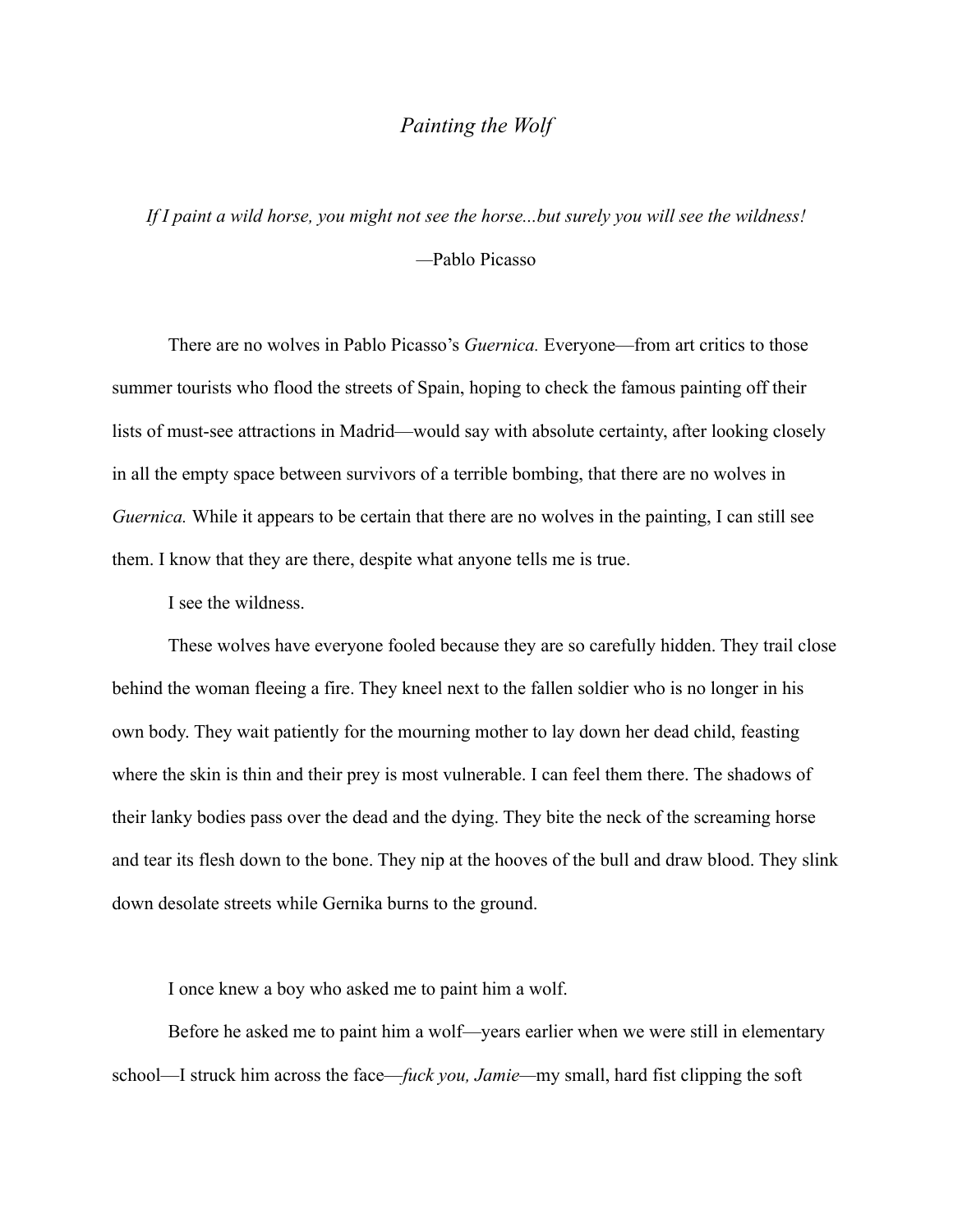bone in his nose. Out of the corner of my eye*,* as Jamie's head swung back*,* I was certain that I saw blood streaming*—*first from his nose and then his mouth—though any fifth grader who witnessed the fight on the playground that day, would have disagreed with me.

They would have all said that there was no blood streaming from Jamie's head.

On that day, those who witnessed the event would have said that Jamie—who was bigger than me—returned the blow much harder across my face, and that I was the one to first fall to the ground. They would have all agreed it was so funny*—*even the adults*—*the fact that Jamie kept calling me a bad name. It was all so silly on the playground that day*—*all so stupid, really*—*the fact that we both fell to the ground, a tangle of fists and kicking legs. It was all so funny that Jamie kept calling me *Jean, Jean, the sex machine.* It was all so funny, except that I was certain that I had seen blood.

*Jean, Jean, the sex machine. Jean, Jean, the sex machine.*

I certainly didn't know much about sex—that secretive wildness—when I was a child. I only knew what I had heard in the darkness, a naive mother and father making love late at night when they thought their daughter was sleeping. I recognized the sound of my father's quickening moans, then the sudden deep silence in our house that seemed to have no end, the same silence that came after their fighting when I felt alone and unloved as a child.

Then one night, as I was trying to fall asleep after my mother had returned home from the hospital, I heard a different kind of moaning from their bedroom. My father was crying.

When the great gasping rhythm of his grief had finally ended, passing and dissipating through the walls of our house, once again—in the deep silence that had no end—I was alone.

My mother had miscarried.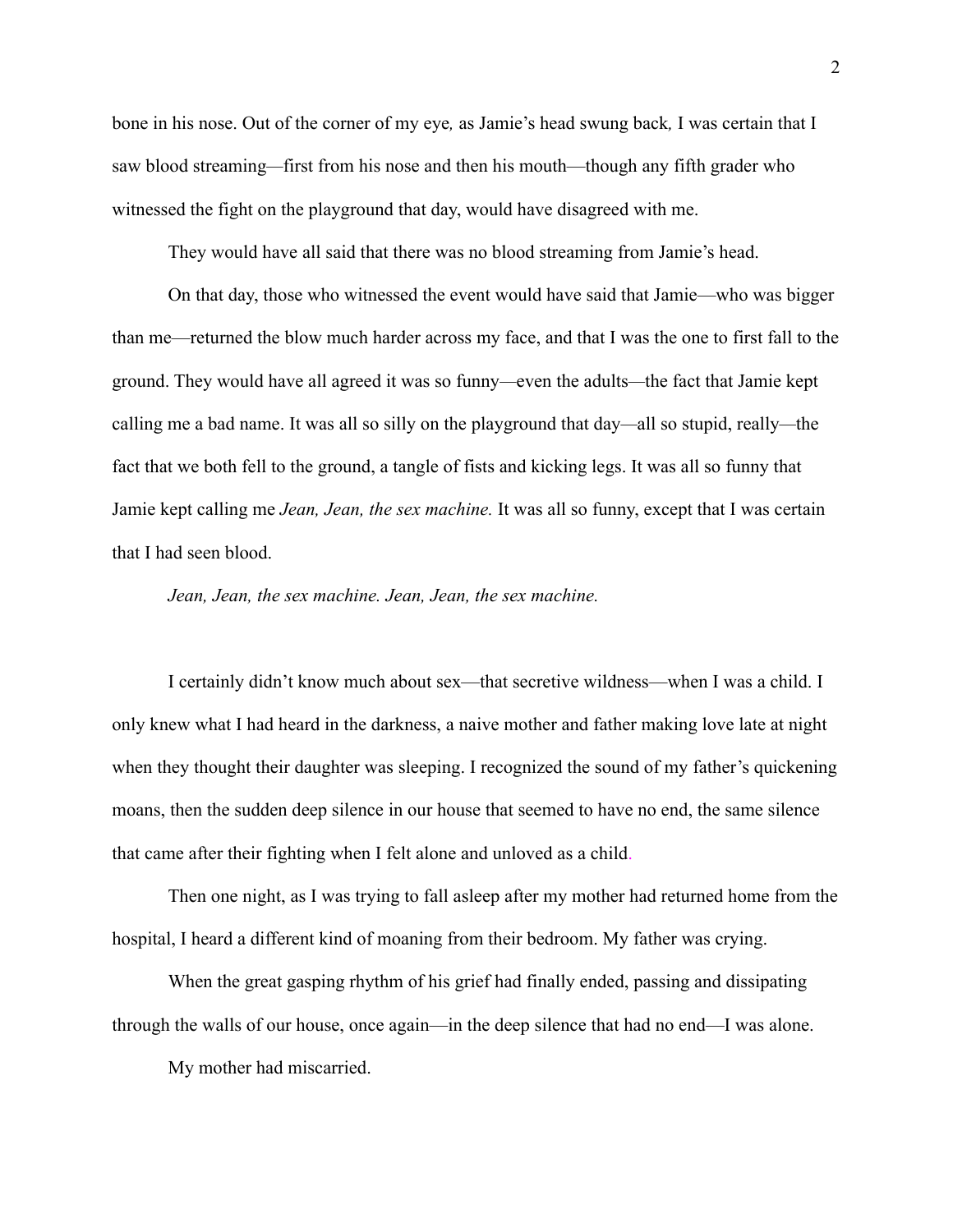I continued to listen—hopefully—for the late-night moans of my parents making love, but I never heard them again in the darkness until, eventually, my mother—who did not realize that much more than a child had died within her—demanded that my father sleep in a separate bedroom for the rest of his life.

Everyone has some sort of dark side—not just children fighting on the playground—but most people are able to deal with their darkness in a way that is not too harmful. I know that I have certainly struggled with my own peculiar demons. They comprise a large part of my complicated personal mythology and often manifest themselves in times of stress or uncertainty. Pablo Picasso also had many demons that he wrestled with in his mind—wolves, of a sort—that occurred repeatedly in his artwork. In preparation for *Guernica*—Picasso's masterpiece that guided me through a dark and difficult childhood—he clearly expressed these demons in drawings and sketches: a hysterical mother, a wounded horse and defiant bull, a ghost-like woman leaning out of a window.

Russell Martin, in his book *Picasso's War,* explains that Picasso never used the typical images of war, such as bombs or airplanes. Instead, Martin argues, "It was his ongoing interest in the surrealistic linking of the conscious and unconscious that immediately turned him away from a documentary response to what transpired." Because many of the images Picasso used in *Guernica* had their origins in the artist's personal mythology—and not necessarily in the Spanish Civil War or the bombing of Gernika, specifically—the agony and suffering in the painting is universal.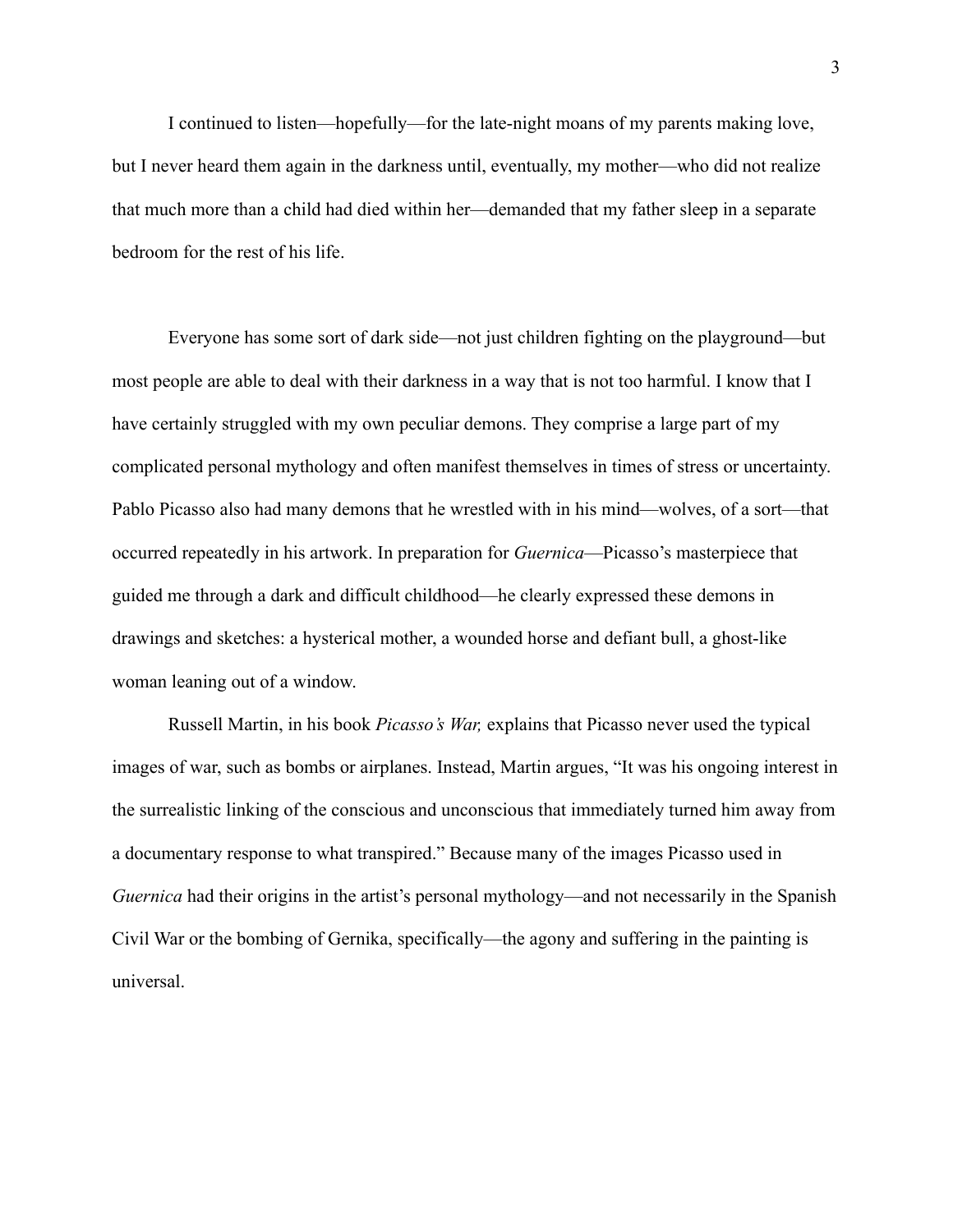When I was in early elementary school, children in my classroom—particularly

Jamie—liked to pull up a chair to my desk and watch me draw with crayons. They would wander over to my desk where I quietly put down lines on my paper that divided light from darkness and earth from sky. These were dividing lines that I needed to learn as much as everyone else in the classroom. We also understood, as young children, that we needed to learn the names of things—that these names gave us power over almost everything in the world—and so I would often point to my drawings and identify what I had created.

## *This is a brown house. This is the yellow sun, a white cloud, and green grass.*

As young children we knew we needed these labels. We learned what separated us from everything else in the world and for this we were all thankful. It quieted our wildness. We learned that we were not the sun, the moon or the stars. We were not rivers and we were not mountains. We were not the tender shoots of trees rising from the ground nor any kind of wild animal with claws and sharp teeth. We were not wounded horses or angry bulls.

Certainly, we were not wolves.

It was more of a challenge, however, to define what we were as humans, not just two hastily scribbled ovals on paper—a head and torso—with stick arms and legs, but that timeless mystery of the soul. It was a challenge to define what drove us to be cruel to each other on the playground and what drove us to be cruel to ourselves. As we grew older, we learned that it was even harder to define what humans would bomb small defenseless cities or shoot children as they tried to flee their burning homes. In our elementary school classroom, however, my thick crayon lines seemed to be enough for all of us who were eager to learn our place in the world. My drawings were enough to separate us—at least for the time being—from animals.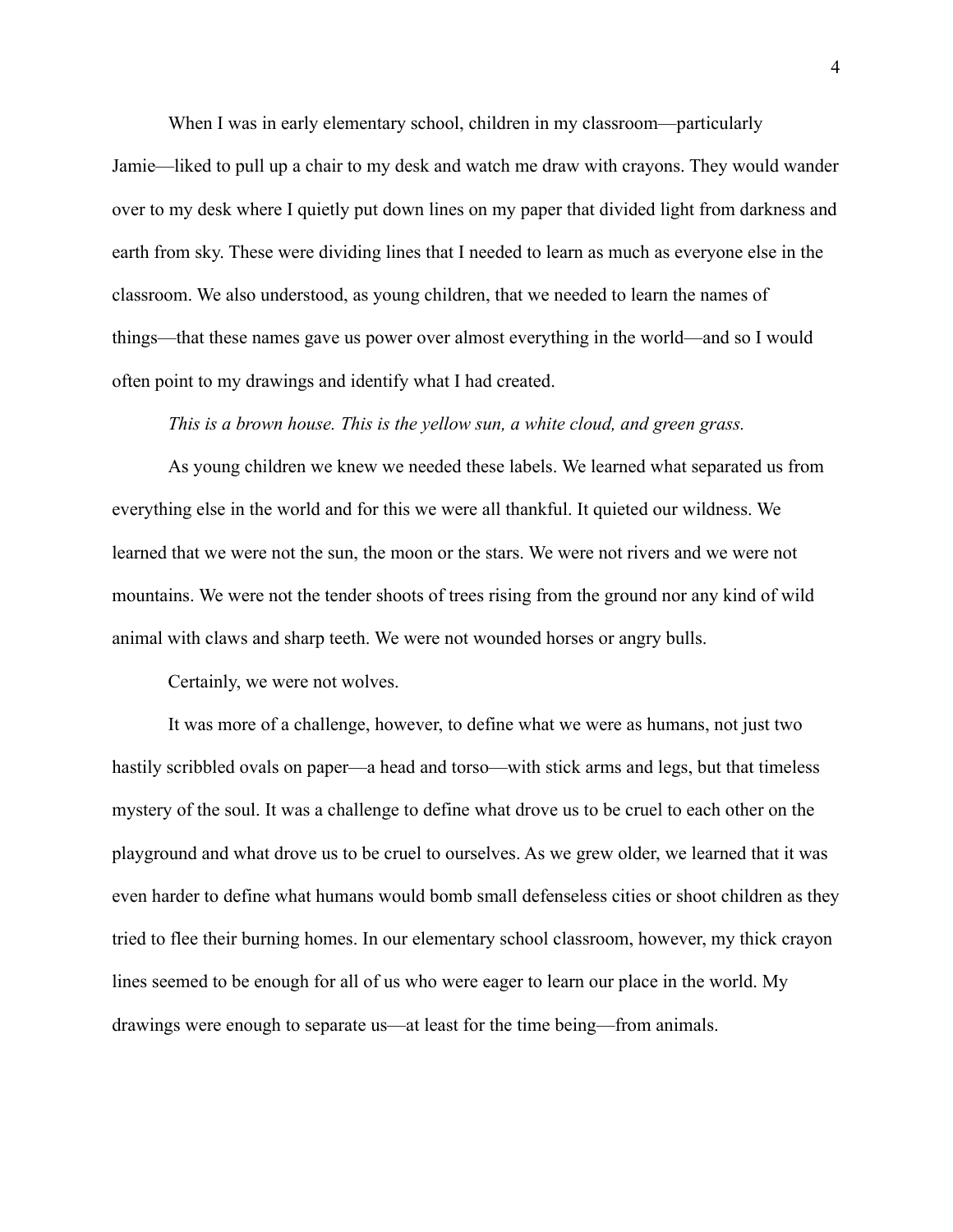When I was in high school, I desperately wanted to flee the war-torn country of my childhood, to exile myself and move far away from my parents who constantly fought. Fueled by this desperation, I spent late nights working on a portfolio to submit to art schools.

One afternoon, Jamie—who knew that I was an artist—started a conversation with me about painting on our bus ride home from school.

"So, I hear you're trying to get into art school," he said, sliding into the seat behind me.

"Yeah, I'm working on my portfolio," I replied, but did not turn around.

"That's so cool."

When I didn't say anything else, Jamie continued.

"I wonder if you would do something for me."

"What?" I asked reluctantly.

"Will you paint me a wolf?"

In that moment before Jamie struck me across the face—so many years ago when the afternoon light must have been just right—I saw blood on his face and he noticed something in me that I did not want anyone to know. I was all wildness, weakness, and vulnerability.

Wolves were scary.

I imagined them slinking in night forests with piercing yellow eyes. I imagined the cold silver sheen of their fur and the sharp claws that scratched faces. I imagined teeth that ripped apart skin. They preyed on the chaos in my *Guernica,* the terrifying painting of my childhood. I saw them there. They nipped at the heels of the frantic woman fleeing a burning building. They disemboweled a fallen soldier and feasted on a screaming horse. Wolves surrounded the grief-stricken mother in the painting—my mother—who cradled a dead child in her arms.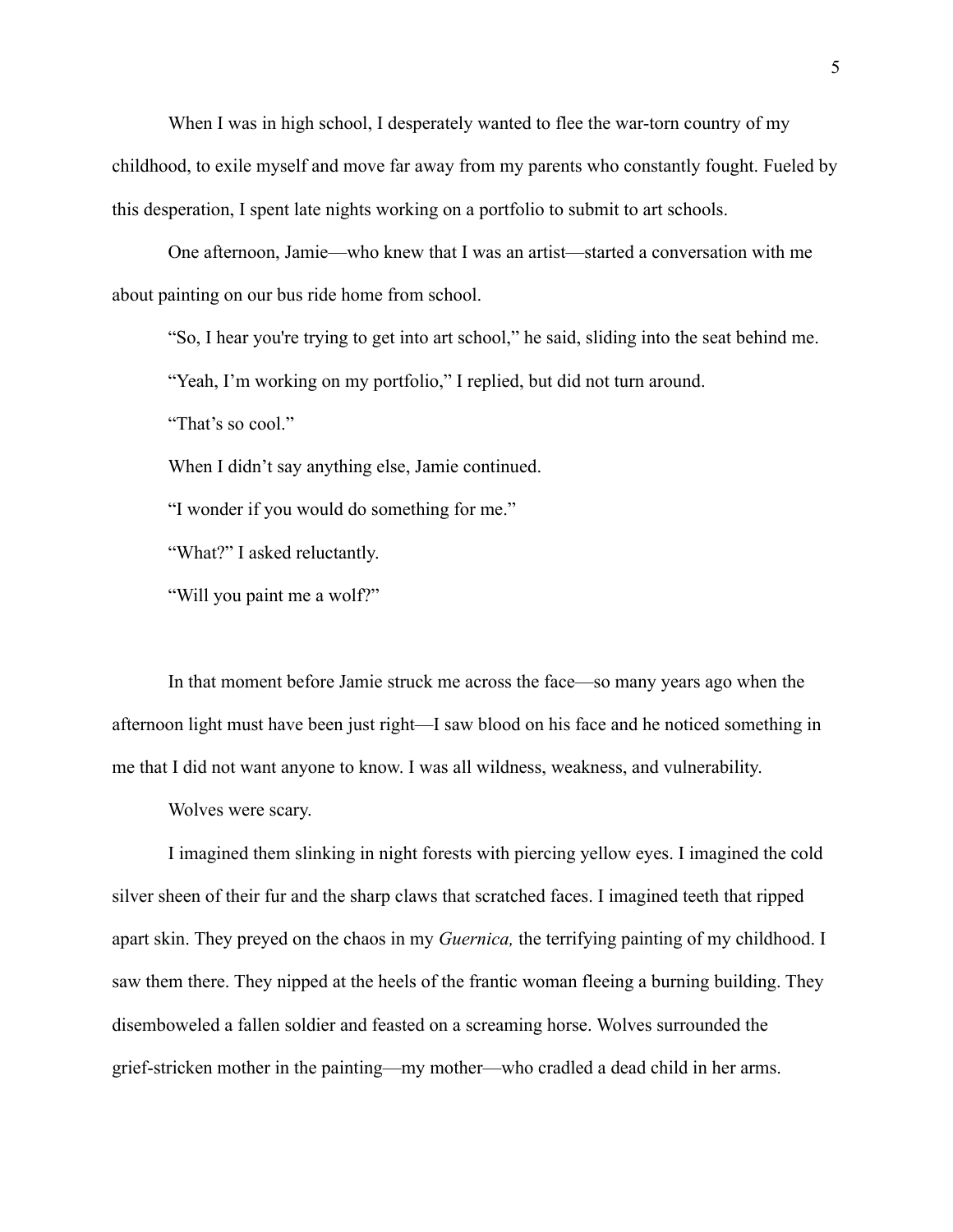"I don't know, Jaimie," I said hesitantly. "I have a lot to do tonight."

"Think about it," he said. Jamie's words were casual, but his tone was insistent.

Despite his request, when Jamie returned to the back of the bus to sit with his friends, I thought of other things.

I did not want to paint Jamie's wolf.

Kirmen Uribe, in his novel *Bilbao New York Bilbao,* describes the art and life of Aurelio Arteta, a Basque painter beloved by everyone during the Spanish Civil War, regardless of political affiliation. When asked by Republicans—the legitimate democratic government in Spain—to paint the atrocities of the Spanish Civil War for the 1937 Paris World Exposition, Arteta chose family over art and fled to Mexico. He said that he had grown tired of the war, despite having painted *War Triptych* that same year*,* a work that art historians suggest may have been inspired by the bombing of Gernika.

When Arteta refused the Paris Exposition commission—a once-in-lifetime opportunity the Republicans asked Picasso to take on the commission. Picasso accepted the request and painted *Guernica* after hearing news reports about the bombing of the small Basque town*.* The rest is history; Picasso is now famous and Arteta is virtually unknown. Uribe asks his readers who made the better choice. Some would say that love for family and friends should always be placed above art. Some would argue the opposite, that an artist's obligation is to his or her creative gift and nothing else. In my life, I have always struggled with whether I should make art. Sometimes the creative life is too lonely and too painful. Then there are times when art and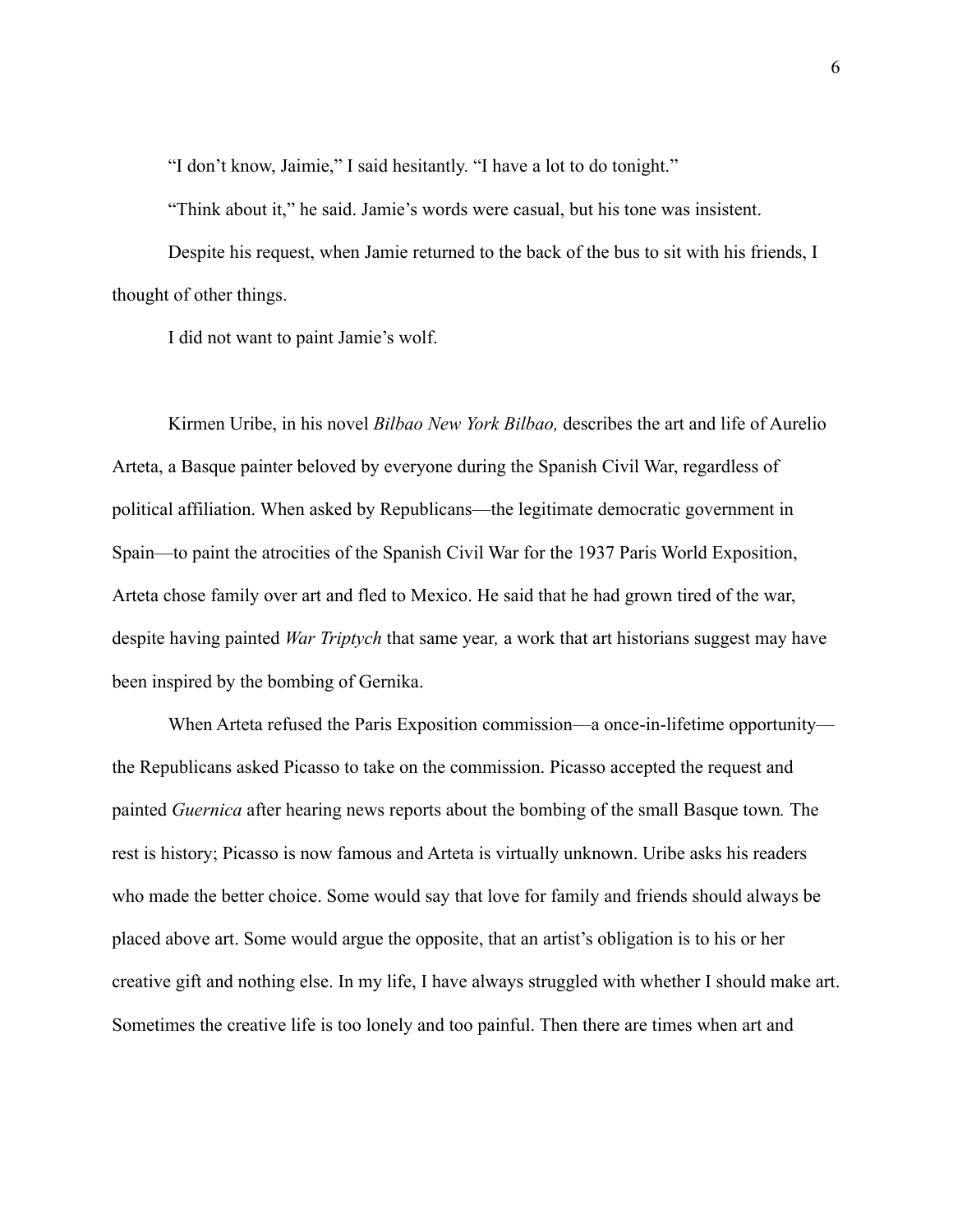family seem opposed to each other. Sometimes art seems like it does not matter. No one really cares whether I create a painting or write a poem. Why should I make myself so vulnerable?

Most of the time, though, I don't have a reason.

It is not particularly remarkable for someone—whether a troubled teenage boy or the embattled 1937 Spanish Republican government—to ask an artist to paint a specific person, object, or theme. This practice has gone on for centuries, most notably before the invention of photography when artists were commissioned to paint portraits of individuals. Artists often need the income from this type of work, but they tend to do it reluctantly, fearing that it will be at the expense of more authentic endeavors. When Picasso was asked to paint the atrocities of the Spanish Civil War, he had misgivings. Even though he strongly supported Republicans in their war against fascism, he did not want his art to become mere propaganda. He also hated commission work.

Jamie continued to ask me to paint his wolf. For a while, I tried to politely decline his requests, making up all kinds of excuses that sounded believable. I was either too busy with homework or too busy with chores at home. I was sick. I was tired. I didn't have enough art supplies or had forgotten to do it. Eventually, I said that I had no idea how to paint a wolf, but Jamie only became more demanding and persistent. When he began confronting me in other places, such as the hallways and cafeteria of our high school, I started ignoring him. I moved to another seat on the bus when he tried to sit next to me. I turned my back on him and walked in the opposite direction when he approached me at school, until—finally—he stopped asking me to paint his wolf.

Then, a few months later, Jamie took a gun to his head and killed himself.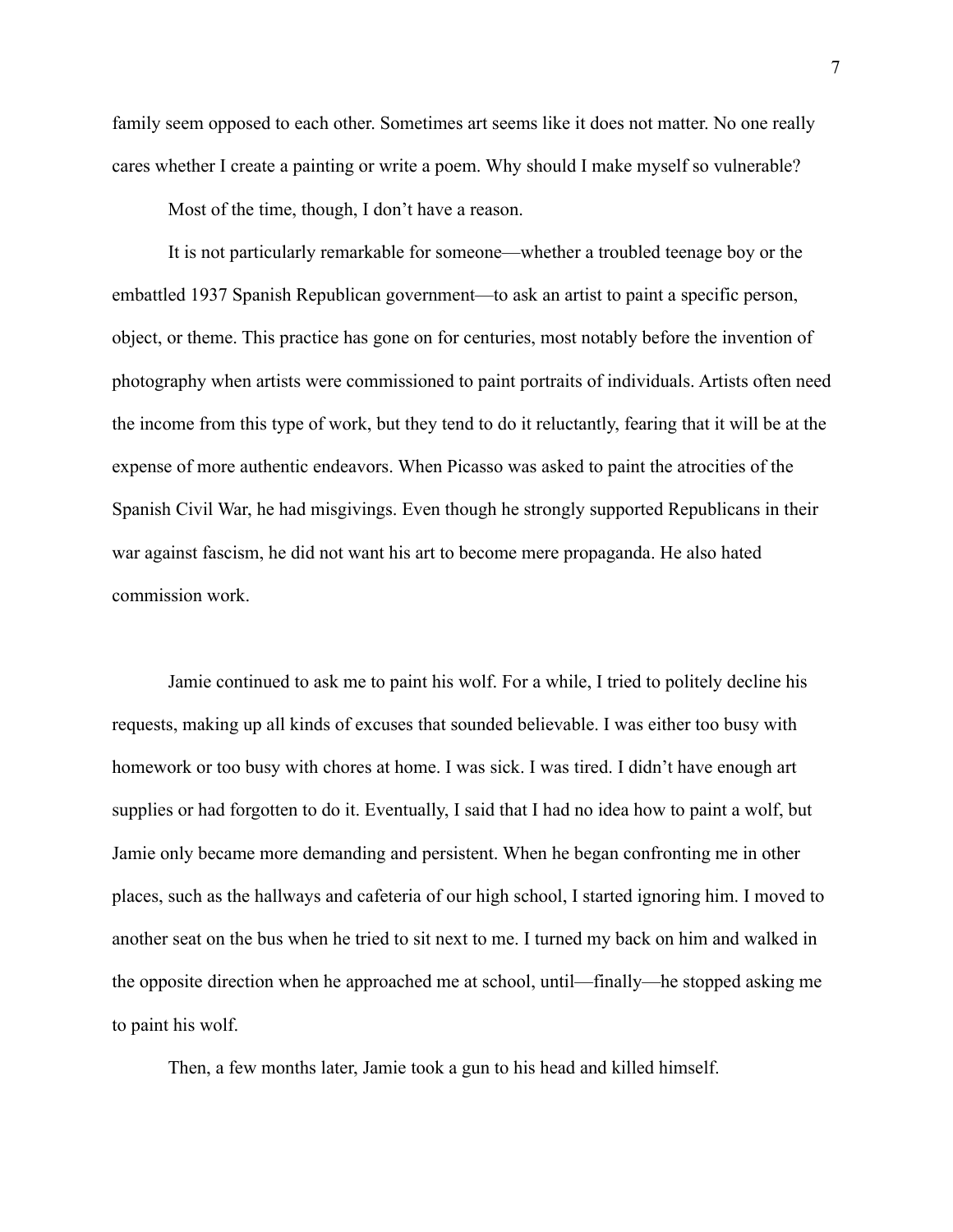It has long been known that art has the power to release suppressed emotions that might otherwise lead to anxiety, depression, or addiction. Pablo Picasso was fortunate to have both the courage and the ability to name both the darkness inside himself as well as the darkness inside all of us. Through the creation of *Guernica,* he shared a common humanity with all who experience any type of suffering in this world, whether it be the result of war, mental illness, or even the unexpected death of a child.

In order to express these inner demons, Picasso often used the image of a minotaur—a creature both man and animal—in his artwork. More precisely, Martin Russell in *Picasso's War* identifies this creature in one of Picasso's preliminary sketches for *Guernica* as a precursor to the angry bull in the final painting. Russell says of Picasso's creative process, "although it remained doubtful that he understood precisely what his bull-made-man 'meant' in symbolic terms, it seems impossible to have escaped the artist's notice that the wide and insistent eyes of the bull now looked increasingly like his own*.*" This creature that was both man and animal could easily be another manifestation of the wolf that haunted Jamie so many years ago.

Picasso painted the wolf.

While attending art school, I worked as a security guard at the Cleveland Museum of Art. There I learned the skills of discreet surveillance, how to observe and evaluate a room full of people without raising suspicion. I learned to anticipate dangerous situations based on the body language of museum patrons, as I had learned—in my own childhood home—to anticipate danger based on the often subtle, but predictable actions of my parents. I knew what to do if someone exhibited threatening behavior, such as the sudden movement of a hand reaching for a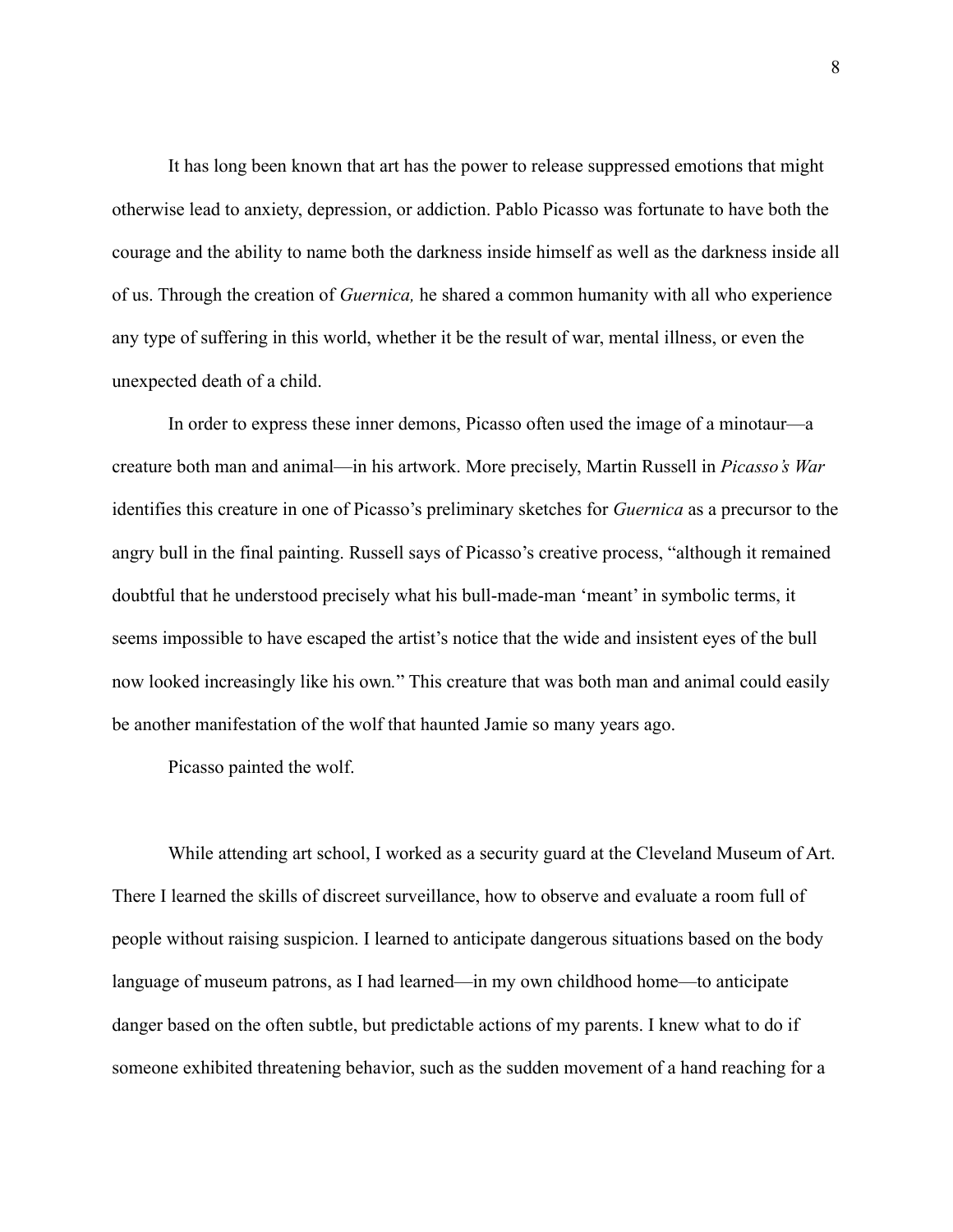loaded gun, though in my experience—at least at the Cleveland Museum of Art—people only ever reached for harmless objects, such as a pencil, a sketchbook, or camera. I also knew how to confront a patron who moved too close to the artwork—whether by accident or intention—and crossed one of the infrared lines of the museum's security system, each a boundary carefully drawn like those crayons lines I once put down on paper as a child.

One evening when I was working at the Cleveland Museum of Art, I was assigned to Special Exhibitions, a gallery that regularly displayed work not part of the museum's permanent collection. On that particular weeknight, the room was—for the most part—empty of patrons. I was there along with another guard, Axel, whom I did not know anything about, other than the fact that—unbelievably—he had recently been released from prison.

Axel had a single silver stud that pierced the skin between his nose and upper lip. The piercing mesmerized me—where exactly had that bullet entered and exited Jamie's head so long ago?—but that night, alone with Axel in the Special Exhibition gallery at the Cleveland Institute of Art, I avoided looking at the former convict's face.

The hours went by slowly.

Each time Axel attempted a conversation with me about how the current exhibit of contemporary art did not measure up to his particular aesthetic or sensibility—a *fucking five-year-old could paint this shit—*I turned my back on him and moved to another part of the gallery. Eventually he stopped trying to talk to me.

Then a few hours later, after the majority of patrons had left for the evening, Axel—who had taken to muttering under his breath and shaking his head in disgust—walked up to a glowing electronic sculpture and proceeded to dismantle it from the wall.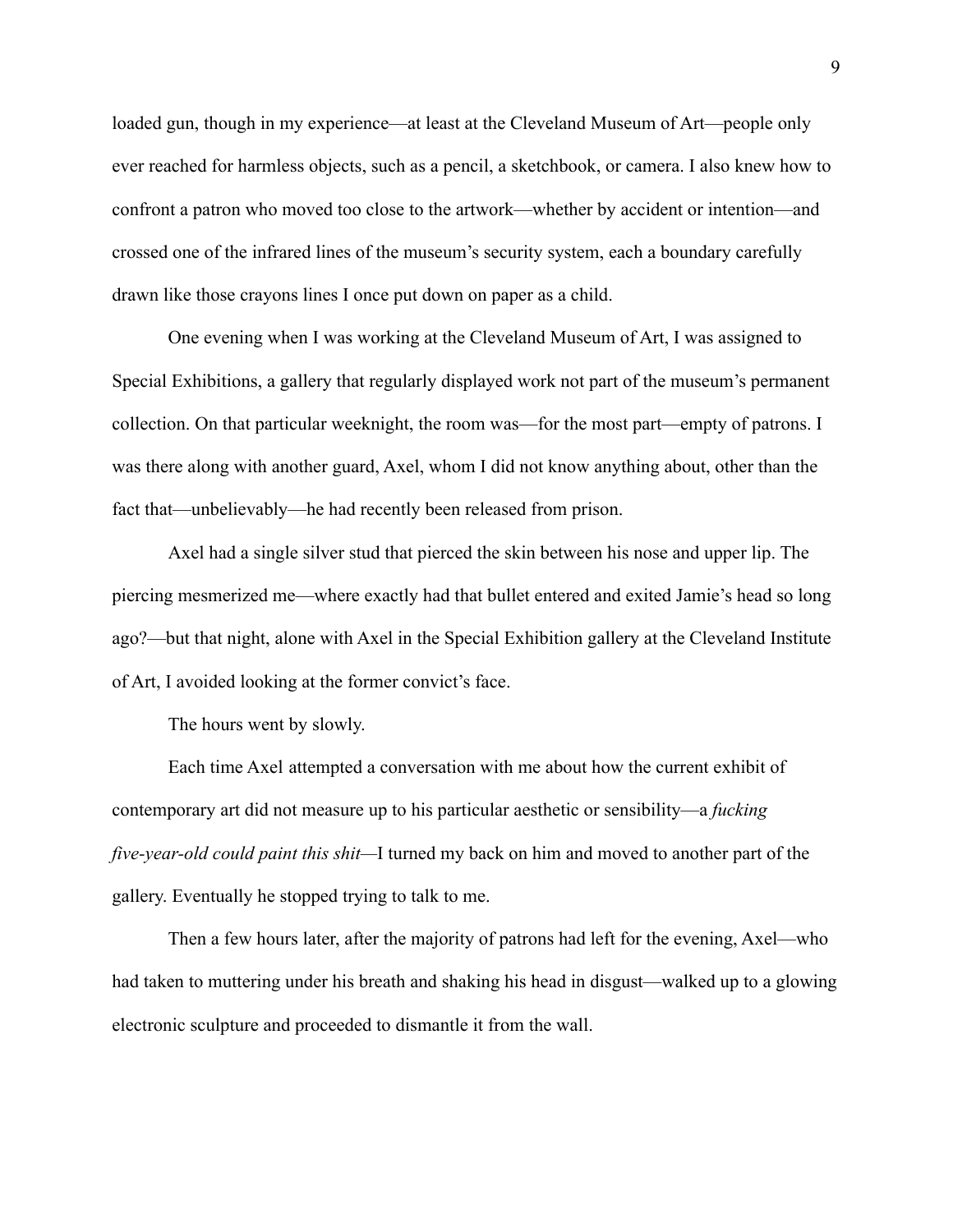Because there were no security alarms in that particular part of the gallery—no infrared motion detectors indicating that a line had been crossed—when Axel lifted the art off its hooks, the only alarm that went off was the one in my head. It took him a few minutes, but eventually he succeeded in disconnecting the sculpture from its power source and that is when everything went dark. I retreated to the other end of the gallery, pretending that I had never seen him tamper with the art.

I am not sure what happened after that moment in the art museum; my memory also seems to have gone dark. Axel and I must have eventually closed the galley together. We must have made a final pass through the room and turned off the ceiling lights. I never did tell anyone what happened that night in the Special Exhibition gallery because I was too ashamed of my inaction, but a few weeks later Axel was fired for pushing a female sergeant down a flight of stairs in the museum.

On February 28, 1974, Tony Shafrazi, an Iranian artist and member of the Art Workers' Coalition—an organization that pressured art museums to implement political and economic reforms—ran up to Pablo Picasso's *Guernica* at the Museum of Modern Art in New York City, and spray painted in bright red words *Kill Lies All.* When patrons began yelling, a museum guard responded and grabbed Shafrazi who then dropped the can of spray paint. Shafrazi was removed from the gallery and the New York City police department was contacted. In the meantime, museum curators closed off the third floor of the museum where *Guernica* was displayed. Because the painting had been sealed with a heavy coat of varnish years earlier, a team of conservators and technicians were able to use an organic solvent to remove the vandalism without any lasting damage to the canvas.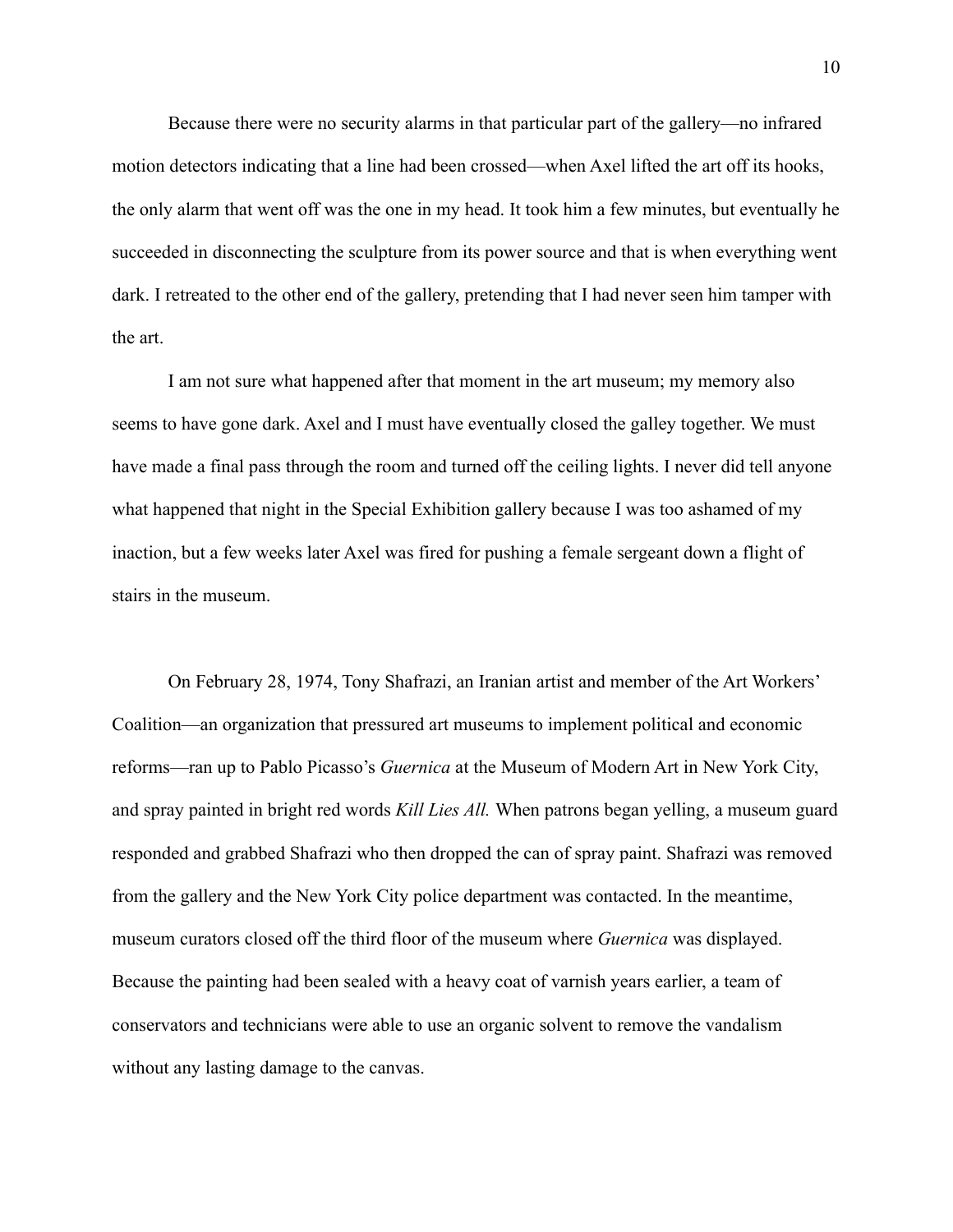Now, so many years since I worked at the Cleveland Museum of Art, I wonder what I would have done if I had been the guard assigned to protect Pablo Picasso's *Guernica* at the Museum of Modern Art on that day it was vandalized. Would I have stopped Shafrazi from defacing a painting that was not only a beacon of peace during my childhood, but also one of the great masterpieces of the world? I think I would have turned my back on him and walked away.

Several years after Jamie's death, the hand that I had used to hit him on the playground in fifth grade was the same hand that I used to destroy my artwork. I had a hard time sleeping at night when I lived in Chicago. There were always so many sirens in the distance, so many emergency vehicles weaving through traffic and running red lights to save the lives of people struck down by violence. The bullets seemed to come from nowhere. They passed through living room walls and hit drivers on expressways. They pitted store fronts and shattered car windows at traffic intersections. The bullets defied time and space.

During one of my sleepless nights in Chicago—when the bullets would not stop in my head—I destroyed all of my artwork. I threw it in a back-alley dumpster where the scavengers of the city—like the wolf I refused to bring to life—waited for me. I listened in the darkness for the sound of shattering glass as my framed art hit the bottom of the metal bin. I threw away my sketchbooks, journals, and poetry, along with all my lettuce scraps, coffee grounds, eggshells, and empty vodka bottles—all those things that everyone would agree are completely worthless. I pressed my heel against the frames of my paintings. I split the wood and tore the canvas. Under those unforgiving sodium vapor streetlights in the back alley, I ripped in half the photographs that I had spent so many hours bringing to life in the darkroom, those chemical pictures of myself that rose and swayed in developer trays like ghostly apparitions.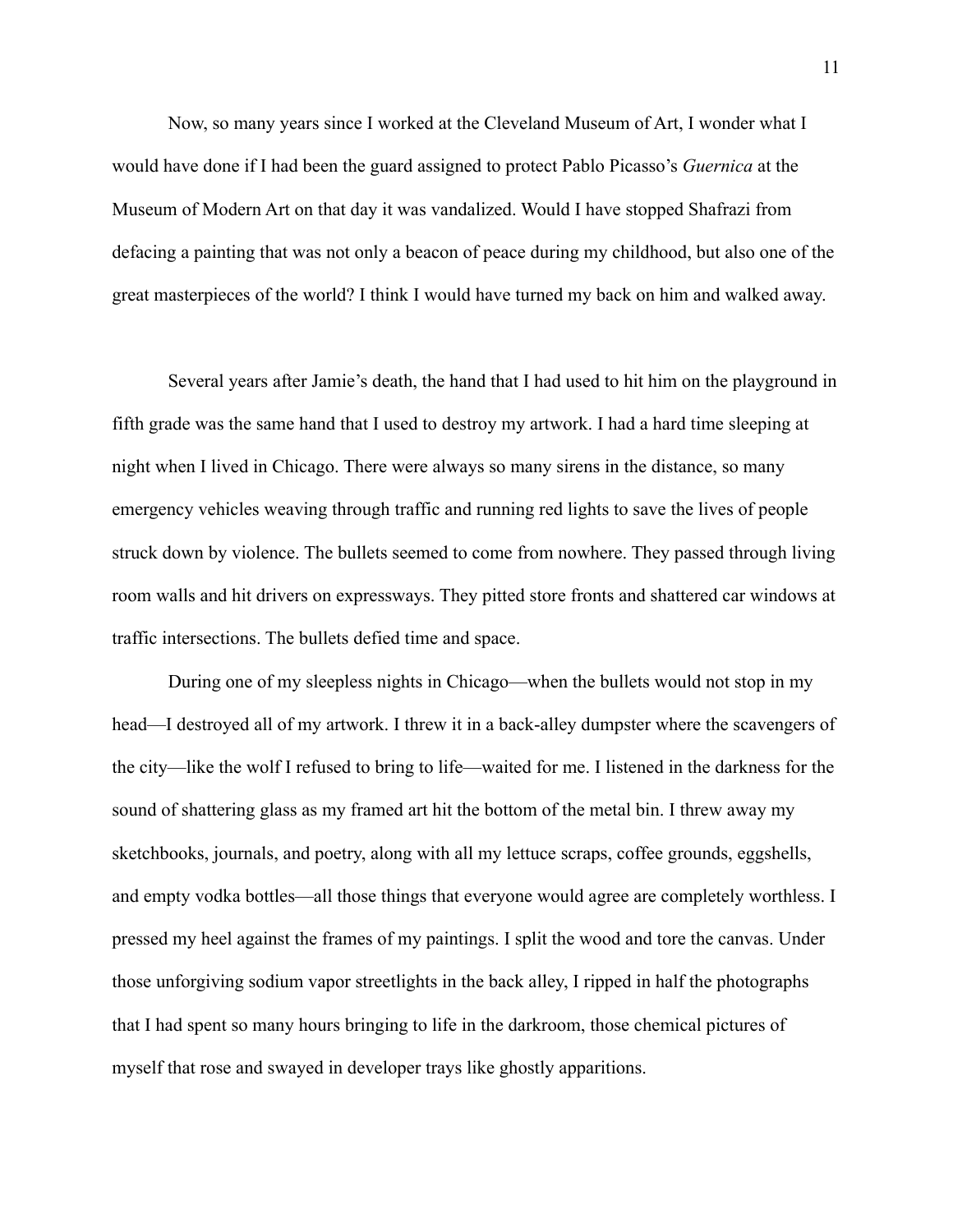Whether normal or neurotic, my process of creating art—where light is divided from darkness at the beginning of a new world—is almost always balanced by some sort of violence and destruction of equal power and intensity. While making art has always been for me a matter of survival, destroying what I create—paradoxically—has also been for me a matter of survival. Sometimes nothing I ever do seems good enough. Sometimes I am not able to express what I envision. Usually, though, I destroy my art because I no longer want to take part in the creative process. When I am too afraid, the work is too difficult, or my memories are too painful—like that point in my life when I lived in Chicago and threw away my art in a dumpster—I lose the will to name my emotions and experiences, to draw the confident lines of a child that once gave me power over everything in the world.

Eventually, I forgot about *Guernica.* The painting that had meant so much to me when I was a child, remained for years in an old art history book that I kept on a makeshift shelf constructed with lumber and milk crates in my Chicago apartments. *Guernica*'s despairing mother, dead child, and angry bull—like the figures of my own childhood—remained silently preserved between the pages of the book. When I happened to notice that the cover of the book was aging, I threw away the dust jacket because it was ripped and faded.

*Guernica* fell silent for another few years.

I continued to move the painting from apartment to apartment in cardboard storage boxes—up and down narrow flights of stairs in the hot and humid summers—until, eventually, I threw out the textbook because it weighed too much. It was too heavy to carry and I no longer wanted to move it from place to place. I wanted to be carefree.

I wanted to forget my past.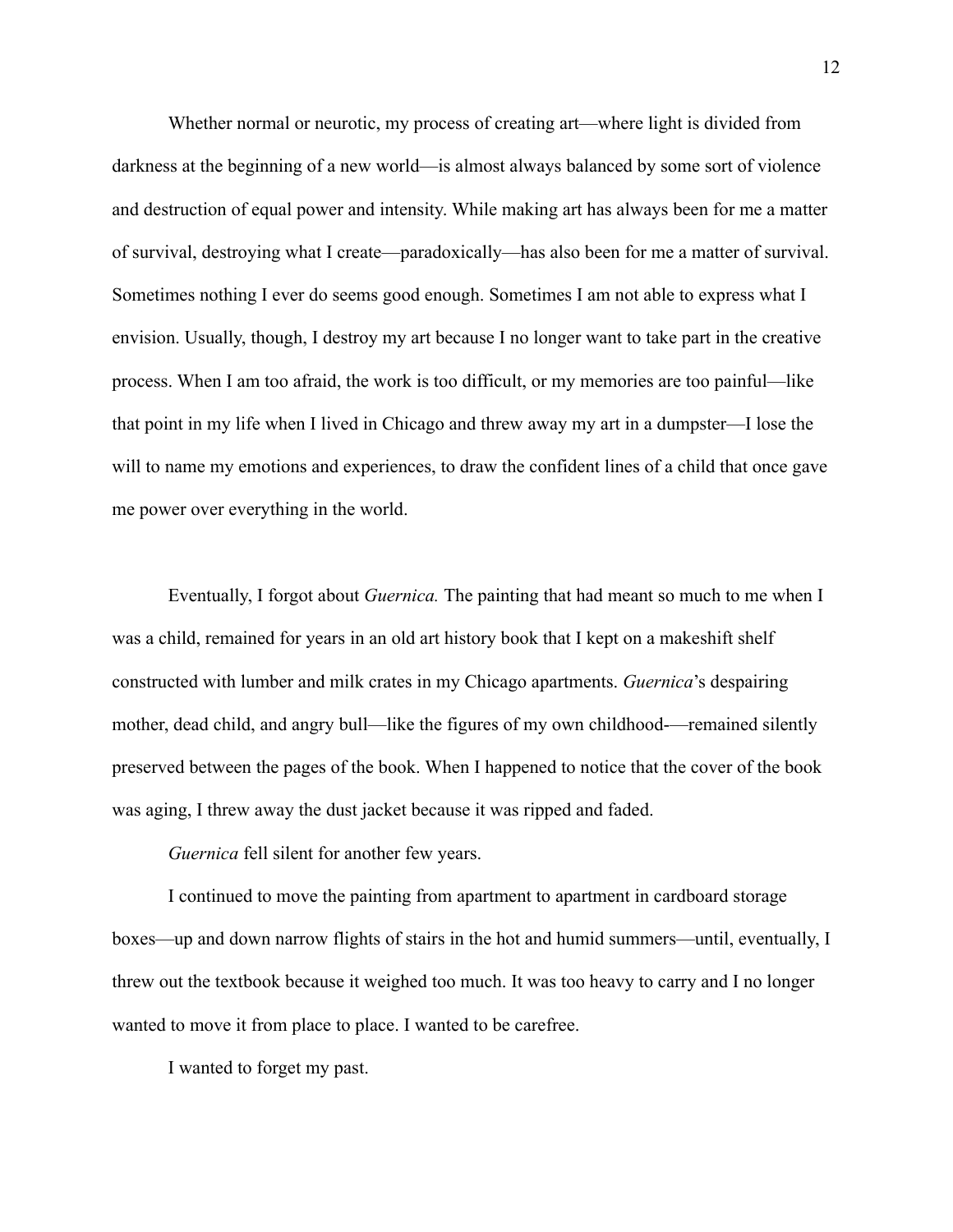*Guernica* had become a burden, and so—despite how much the painting had meant to me years ago—I threw it away in a dumpster. No longer wishing to reflect on my past, I determined that—in exile—the only real remedy for never having felt loved, was to deny myself love in the future. I continued to wander from apartment to apartment in Chicago, the city in which—at least for the time being—I still lived.

There would always be something missing from my life.

For a period of generations in the Basque Country, *Guernica* hung proudly in most homes, not only as a reminder of the devastation of Gernika during the Spanish Civil War, but in defiance of Francisco Franco's fascist regime; it was a symbol of Basque cultural pride. I wonder how many Basques have since removed Picasso's great masterpiece from their walls because the painting has faded, shown its age, or—even worse—has been reproduced so many times on souvenir postcards and coffee cups that it has lost all personal significance. I wonder how many Basques have since lifted the painting from its sturdy hooks and removed it from a wall in their home, only to discover a dark shadow underneath, that of an unmarked grave still haunted by a restless spirit. There the wall has not faded, but retains its original color. How many Basques tired of storing *Guernica* in a closet or moving it from place to place—have thrown the painting away in a city dumpster? How many wish for a different future or no longer want to remember their past? How many do not know their past?

While some might wonder if Basque culture would have so successfully survived the era of Francisco Franco had Picasso not painted *Guernica*, I still think about Jamie and wonder how things might have been different. If I had agreed to paint Jaimie's wolf—actually divided it from his body as I had divided darkness from light when I was a small child drawing the sun, the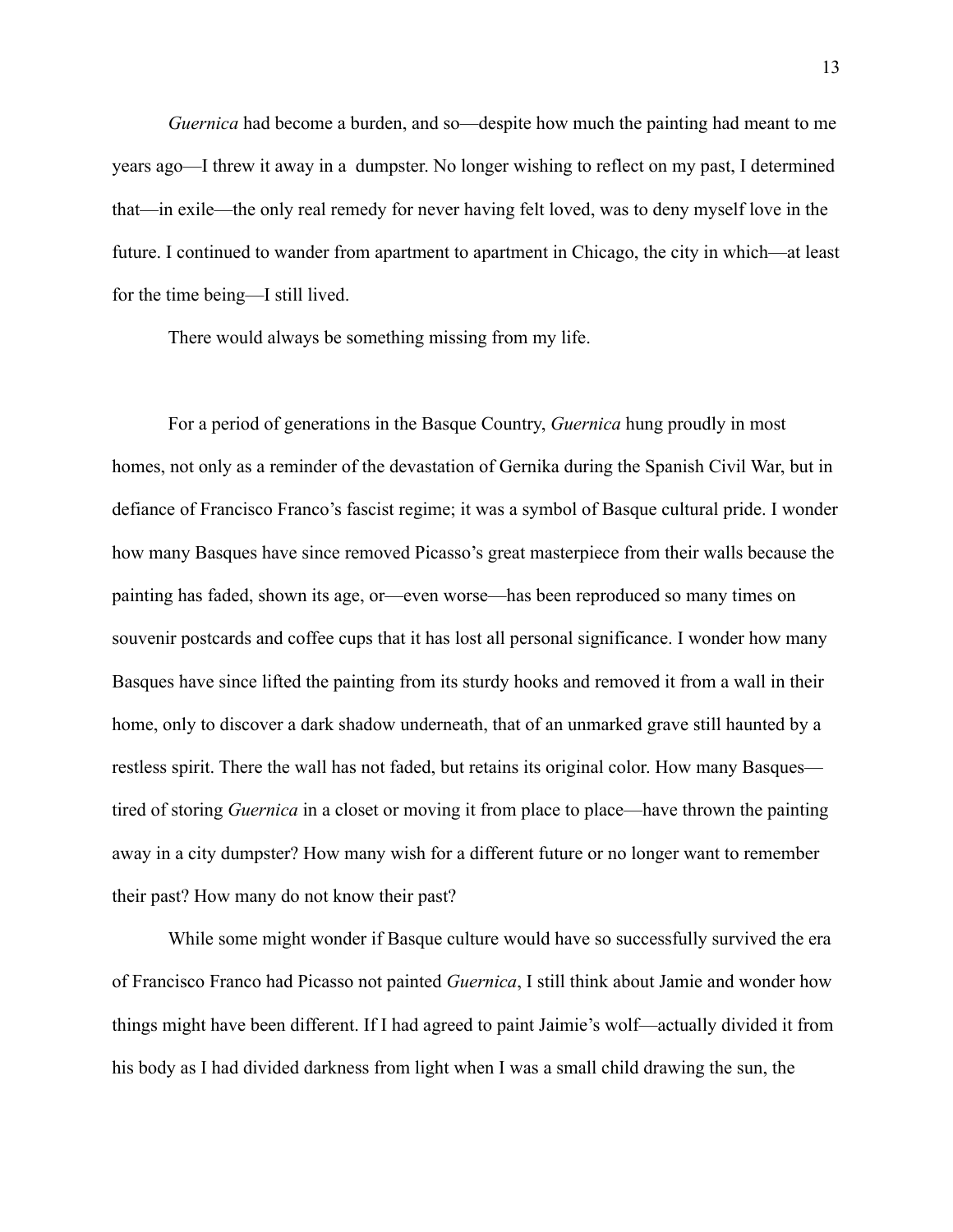moon and the stars for my classmates—he might still be alive and I might not now be so afraid to express myself. Perhaps if I had coaxed that angry animal out into the open and exposed it for what it was, I might have given Jamie a little hope. It was all too much of a risk, though. I was too afraid and too angry. I did not want to make myself vulnerable.

Sharing my art with others was so much easier when I was a child.

Many years have passed since I fought with a troubled boy on the playground and refused to paint his wolf. Many years have also passed since my mother miscarried and that same troubled boy killed himself. I have walked away from vandalism at the Cleveland Museum of Art and destroyed all my artwork in a city filled with the sound of gunshots. I have aged since throwing away my beloved *Guernica* in a city dumpster, naively assuming it was too heavy to carry and too much to move in my nomadic life.

Now in the middle of my life—when I must carry those things that weigh nothing but are much heavier than old art history books—I have again turned to *Guernica,* but with the insight of a child. I am once again drawing the borders that divide light from darkness, those fragile boundaries that separate all of us from nothingness. I am now using what I once tried to destroy—all my wildness, weakness, and vulnerability—to again render those lines of a child, those lines that I once knew so clearly separated all of us from animals. This time, though, I am not using the tools of a child. This time I am using words to name the darkness.

It has a silver sheen and piercing eyes.